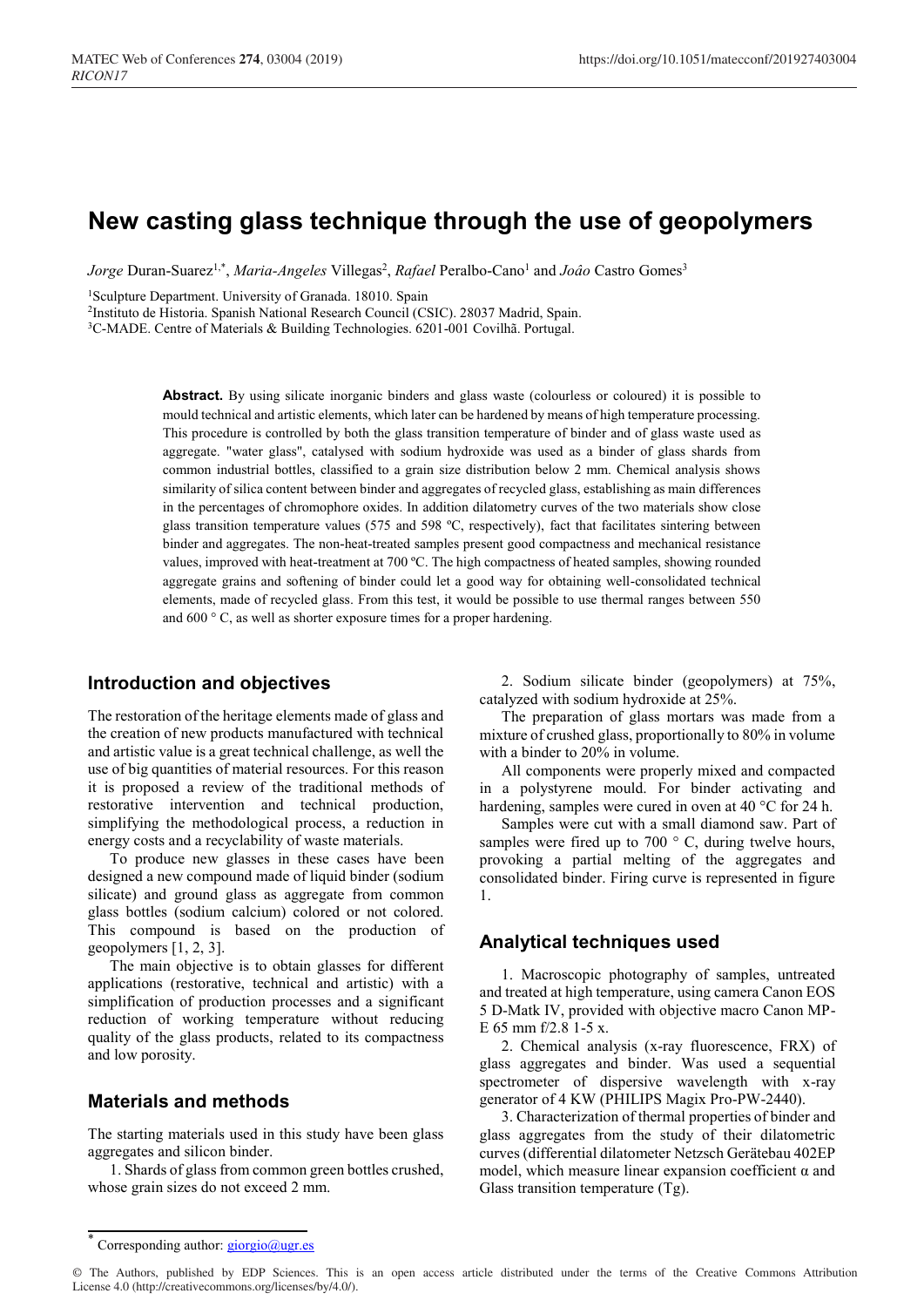4. Morphological study and elemental analysis of samples (with and without thermal compaction at 700 ° C), using Scanning Electron Microscope (SEM) high resolution GEMINI (FESEM) CARL ZEISS (CIC-UGR), equipped with system of Chemist-EDX analysis.



**Fig. 1.** Thermal curve (t/h) used for compaction of samples at 700 ºC in ceramic kiln.

# **Results and discussion**

The hardened binder "water glass" that compact aggregates of glass in any of the samples is not visible (40  $\rm{°C/24}$  h-700  $\rm{°C/12}$  h).



**Fig. 2.** Macro photography of samples compacted with geopolymers (left), and thermally at 700 ºC (right). Note the rounding of aggregates of glass after heat treatment (right) and its better compaction.

In both cases it is observed that samples compaction is very good, highlighting those thermally treated at 700 °C having aggregates rounding and partial melting by contact (figure 2).

The chemical analysis shows similarity of silica content between the binder and the aggregates of recycled glass, being the main differences the percentages of chromophore oxides. Both materials have elemental similarity and should not have problems due to chemical incompatibility (table 1 and figure 3).

| <b>Table 1.</b> Chemical analysis (wt. %) obtained by XRF      |
|----------------------------------------------------------------|
| spectrometry of the aggregates and the binder from water glass |
| (ND: not determined).                                          |

| Oxides                         | Green glass<br>aggregates | Binder made of "water<br>glass" |  |
|--------------------------------|---------------------------|---------------------------------|--|
| $Al_2O_3$                      | 1.92                      | 1.06                            |  |
| CaO                            | 10.80                     | <b>ND</b>                       |  |
| Fe <sub>2</sub> O <sub>3</sub> | 0.31                      | ND                              |  |
| $K_2O$                         | 0.95                      | 1.14                            |  |
| MgO                            | 0.87                      | <b>ND</b>                       |  |
| SiO <sub>2</sub>               | 72.30                     | 76.70                           |  |
| Na <sub>2</sub> O              | 12.60                     | 21.10                           |  |
| Cr <sub>2</sub> O <sub>3</sub> | 0.19                      | ND                              |  |
| SrO                            | 0.03                      | <b>ND</b>                       |  |

In relation to thermal behavior of binder and aggregates, data relating to maximum test temperature, linear expansion coefficient  $(\alpha)$  and glass transition temperature (Tg) are very similar (table 2).



**Fig. 3.** Chemical analysis (wt. %) differences between aggregates and binder, starting materials used in this study.

Because of small differences between both starting materials it is posible to infer that manufactured thermal compaction process could be easier and less expensive, and could be conducted with sintering temperatures below 700 °C (temperature of compaction experienced in our research work).

In addition lower values of linear expansion of binder would facilitate better adherence of aggregates after the compaction thermal process, during the cooling of new manufactured materials [4].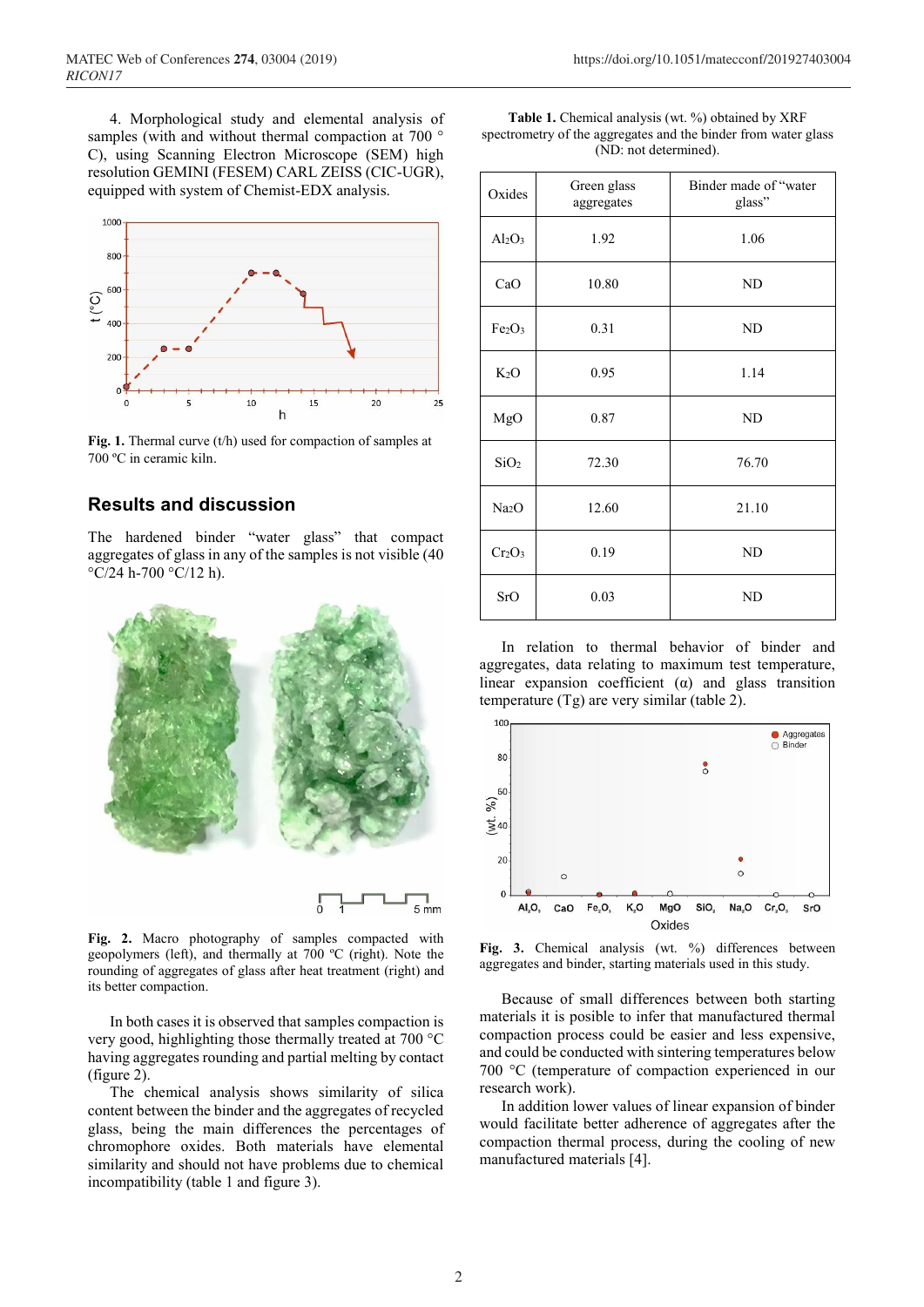| Parameters                                                                       | Green glass<br>aggregates | Binder made of<br>"water glass" |
|----------------------------------------------------------------------------------|---------------------------|---------------------------------|
| Maximum test<br>temperature $({}^{\circ}C)$                                      | 689                       | 659                             |
| Linear expansion<br>coefficient<br>$\alpha$ (x10 <sup>-6</sup> K <sup>-1</sup> ) | 9,44                      | 8,80                            |
| Glass transition<br>temperature                                                  | 575                       | 598                             |

**Table 2.** Thermal parameters of the starting materials obtained from their dilatometric curves.



**Fig. 4.** Dilatometric curves showing thermal behaviour of the binder and the aggregates used in this study (recorded with a differential dilatometer Netzsch Gerätebau).

The results of electron microscopy (SEM) related to the morphology parameters (figures 5 to 10) showing good adherence in samples compacted at low temperature, due to the compacting effect of silicon inorganic polymer (water glass) with glass aggregates. Is the case showed in figure 5, where shards of glass have been colored in green and areas of polymer filling have been highlighted in red color.

Also, water glass binder has hardened properly with the proportion of added sodium catalyst in the mixture, together its activation in an oven at low temperature (40 °C/24 h). Undetected pores in binder with this curing temperature; aggregates of glass are not rounded, but that their edges are sharp.

Porosity derived from the binder appears on some surfaces of aggregates with form of cross-linked, due to contraction of the binder and the small amount deposited in these areas (figure 6).

Is significant a surface porosity of the binder in certain cases, without this fact determine bad compaction of samples hardened at low temperature.



**Fig. 5.** SEM detail of the "mortar" made of glass aggregates and water glass binder. Note the sharp edges of the aggregates (green). The binder filled the pores and fissures (red color).



**Fig. 6.** Detail of glass mortar texture (40 ºC/12h) showing a filling of water glass binder and reticulated surface of the binder in some glass aggregates.



**Fig. 7.** Detail of sample compacted at 40 °C/24 h, highlighting strong adhesion between binder and aggregates of glass (dotted line in orange color), and secondary porosity in some aggregates edges. Analysis EDX aggregates (EDX-1) and binder (EDX-2).

In relation to EDX analysis of the aggregates and the binder (figure 7), glass aggregates have a majority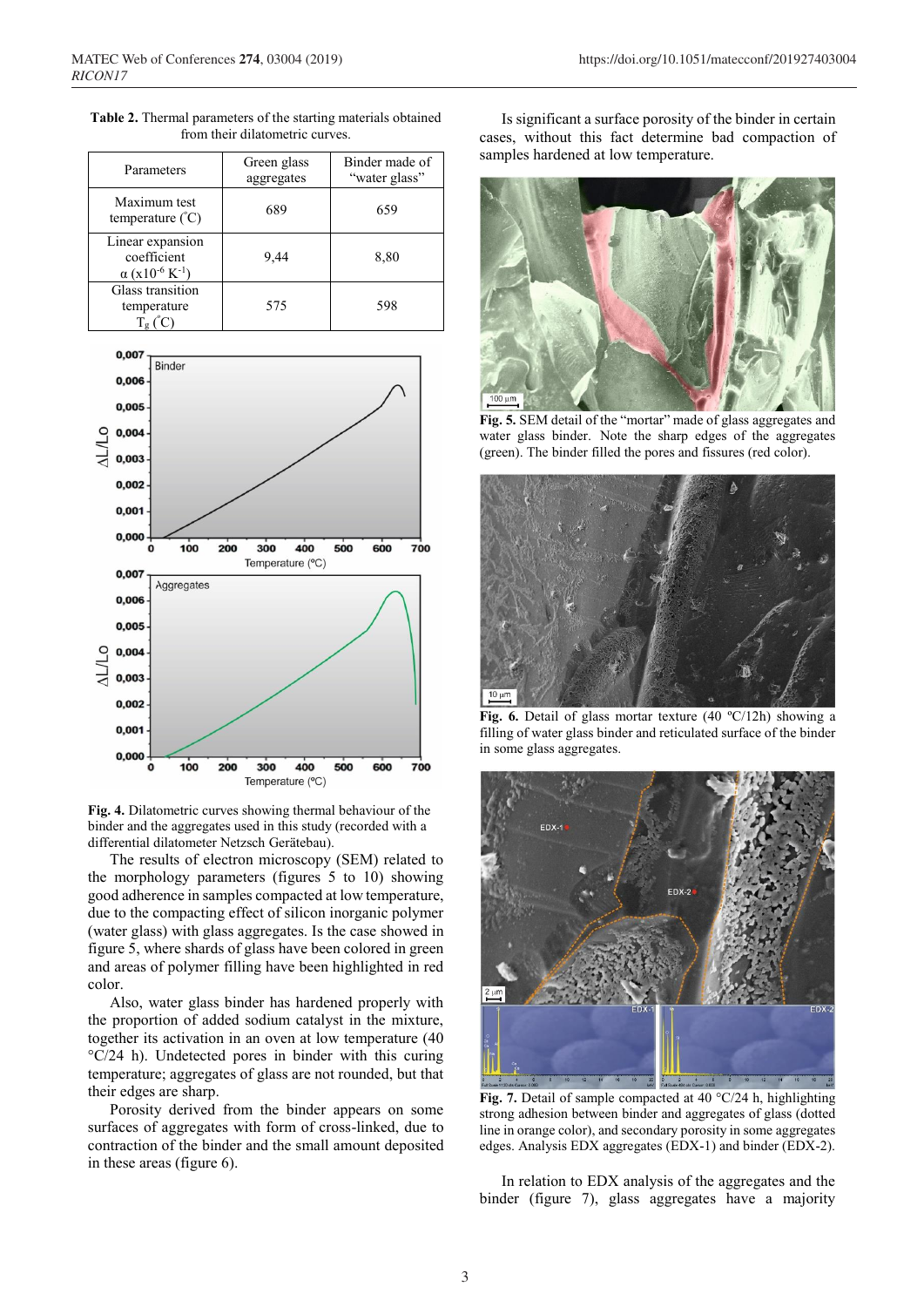proportion of Si and minor presence of Ca and Na, according to FRX analysis.



**Fig. 8.** Detail of sample compacted at 700 °C/12 h. Rounded grains (dotted line in white color) partially melted are highlighted. Water glass binder is also melted, filling pores and cracks.



**Fig. 9.** Detail of sample compacted at 700 °C/12 h. The partial melting of aggregates and the binder is remarkable.

In addition, the samples treated to thermal compaction (700 °C/12 h) present clearly their aggregates rounded and partial melting of binder, due to high temperature during essay. All these effects improve compactness between different elements (figure 8).

It is remarkable with this thermal treatment (700 °C/12 h) that volumetric variation of the samples is not high, although excellent compaction can be observed.

Due to the texture of the binder, it can be inferred that compaction treatment had higher temperature of the needed (figure 9), as some de-vitrification cores appear in glass aggregates as a side effect. In addition superficial bubbles together with "boiling effect" of water glass binder allow us to confirm excess temperature in the essay developed.

The image of figure 10 shows a perfect adhesion between binder (water glass) and glass aggregates, as well as cited de-vitrification cores in glass aggregates. EDX analysis of the binder and aggregates correspond to those measured in samples compacted without high temperature (figure 10).

## **Conclusions**

The design of products manufactured with fragments of glass, from glass recycling, and siliceous inorganic binders (water glass) is an excellent alternative in the industrial, technical and artistic production as sustainability concept. On the other hand the application of these products in specific fiels like architecture, decoration and heritage restoration implies great advantages for saving energy and materials.



**Fig. 10.** SEM image highlighting a perfect adhesion between water glass binder and crushed glass aggregates. De-vitrification cores in glass aggregates are observed. Analysis EDX aggregates (EDX-1) and binder (EDX-2).

Obtaining compounds compacted at low temperature (40 °C/24 h) has great advantages to produce materials of great usefulness and durability. The savings in technical processes and materials is very high, and can be treated and machined with warranty from 24 hours of its preparation.

These materials constitute a true substitute for expensive processes, such as the preparation of hot glass. These new products improve technical properties and ease of use that are organic polymers (e. g. epoxy or polyester). The products mechanically finished with this technique can be completed through further compaction with heating to temperatures close to 500 ° C.

On the other hand, to produce manufactured with higher compaction the technique of heating at 700 °C is very convenient, due to the products do not experience excessive deformation and volumetric variations, although the economic cost in resources and energy is much greater.

It is possible to obtain good mechanical results and compacting surface very similar to those defined in this study using lower temperature. Thermal ranges from 550 ºC to 600 ºC, could be enough for proper compaction of these manufactured products and minor times of exposure to heat, will minimize the overall costs. Linear deformations and changes in the volume of the objects would also be reduced.

# **References**

1. J.L. Provis and J.S.J. van Deventer, (eds), *Geopolymers: Structures, Processing, Properties*